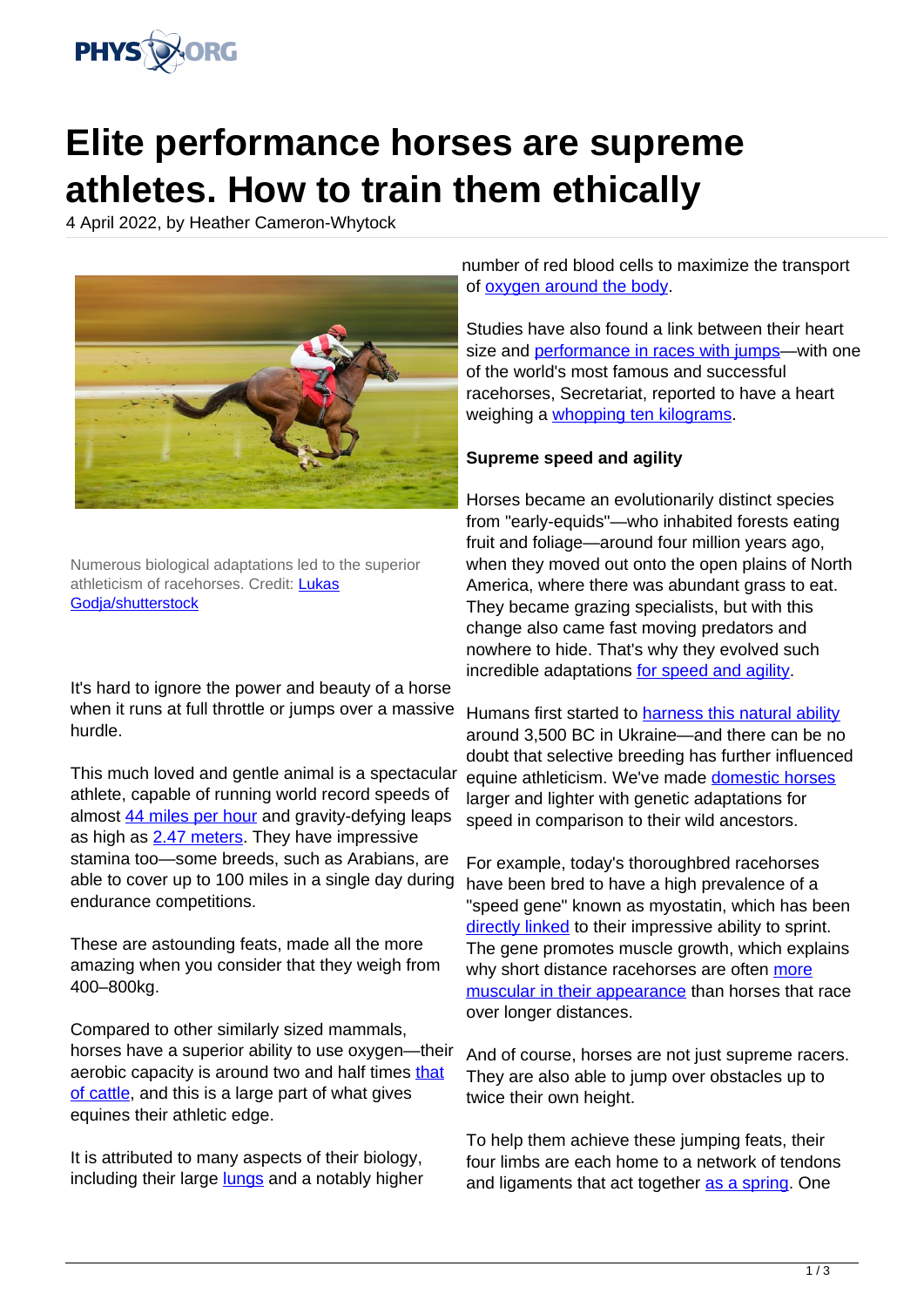

particular tendon in the equine limb, known for its key role in their athletic endeavors, has exceptional elasticity and strength. This allows it to withstand extreme forces, such as those experienced during a high speed gallop and the takeoff for high fences—and it also acts as a powerful recoil on landing from those great heights.

Like [human athletes,](https://phys.org/tags/human+athletes/) horses can be [exposed to](https://beva.onlinelibrary.wiley.com/doi/10.1111/j.2042-3306.2001.tb05349.x) [injury](https://beva.onlinelibrary.wiley.com/doi/10.1111/j.2042-3306.2001.tb05349.x) during equine sport—so the question of whether it is ethical to involve them remains. Thankfully, research in this field has expanded hugely over the past ten years, with studies in a variety of equine sports, including [showjumping](https://www.sciencedirect.com/science/article/pii/S0167587713002912?casa_token=sWjvyAzXEtMAAAAA:Zru8i1ISmACm7V3gqUwLwcokddQTPymghX60tNLmZeC0B738S1HhwKvPYrCp9Na9was5rVoDsjg) [and](https://www.sciencedirect.com/science/article/pii/S1090023318307603?casa_token=2KjXgW0MPBsAAAAA:Ioiep0-CR_5QRoG5KrXdybPyZgj5R_XWsRGNyED7YmGelPO0xD72jbsjcfFF_DRRJ2-iKJBxCXI) competition—and yet they do. What is clear is that [racing](https://www.sciencedirect.com/science/article/pii/S1090023318307603?casa_token=2KjXgW0MPBsAAAAA:Ioiep0-CR_5QRoG5KrXdybPyZgj5R_XWsRGNyED7YmGelPO0xD72jbsjcfFF_DRRJ2-iKJBxCXI), working towards ways of reducing the risk of they are a remarkably cooperative and gentle injury (and even worse) for the horses, such as new species, so we owe it to them to ensure the future training strategies and use of safer track or jumping of equine sports is ethical and sustainable. surfaces.

## **Inside the horse mind**

Horses are sentient beings, with **[psychological and](https://link.springer.com/book/10.1007/978-0-306-48215-1?noAccess=true)** [behavioral](https://link.springer.com/book/10.1007/978-0-306-48215-1?noAccess=true) needs.

They like to be free to move and interact with other horses as part of a complex social group, and to have nearly constant access to grass or hay to eat.

And they are highly sensitive animals too, able to [interpret our emotional responses](https://royalsocietypublishing.org/doi/full/10.1098/rsbl.2015.0907) and learn about a person from [watching them interact with another](https://link.springer.com/article/10.1007/s10071-020-01369-0) [horse.](https://link.springer.com/article/10.1007/s10071-020-01369-0) These equine emotional skills may be part of how we are able to achieve sporting greatness together—but it also emphasizes the need to take care of their psychological wellbeing.

Competing can impact on the [horse's level of stress](https://www.sciencedirect.com/science/article/pii/S0737080615300721?casa_token=yazwPbZMy34AAAAA:KT7oS%E2%80%94whJPfwH6AhBfub8fbBEAkebSfGVUaieO6sGI4QYssKl-_-xOoBcVTf3UUE65x2DykyX6P) . It can make them excited, or anxious, depending on their temperament—but if they're [trained](https://www.sciencedirect.com/science/article/abs/pii/S1558787810000766?casa_token=Vj4z2v0wBxcAAAAA:gDyu5B2v-QX1s4sbaUKAtIh1lS1hA6jmWlw9iukpmC3gFqCVpX3F3Q84WrZ2Or-WwB6uh857q-e3) [humanely](https://www.sciencedirect.com/science/article/abs/pii/S1558787810000766?casa_token=Vj4z2v0wBxcAAAAA:gDyu5B2v-QX1s4sbaUKAtIh1lS1hA6jmWlw9iukpmC3gFqCVpX3F3Q84WrZ2Or-WwB6uh857q-e3), and carefully conditioned to their workload and the competitive environment, then their working lives can be enriching for them.

It is of course unlikely that the horses themselves have any concept of competing or winning. That requires [self-awareness](https://www.nature.com/articles/419255a) and ego—two things that are highly tuned in humans, but unlikely to be present in horses as their brains have not evolved to develop the higher functions that create this awareness.

Racehorses run fast because they've been primed by evolution to run if everyone else runs; any ancestor who didn't show that automatic flight response didn't last long on the open grass plains. And showjumping horses float over enormous fences because they've been trained to do so. But as long as the training was humane, then they might well have learnt to find it rewarding.

In truth, we'll never know for sure why horses are willing to work so closely with humans. There is nothing natural about carrying us on their backs and traveling the world from competition to

This article is republished from [The Conversation](https://theconversation.com) under a Creative Commons license. Read the [original article](https://theconversation.com/elite-performance-horses-why-theyre-supreme-athletes-and-how-to-train-them-ethically-180295).

Provided by The Conversation